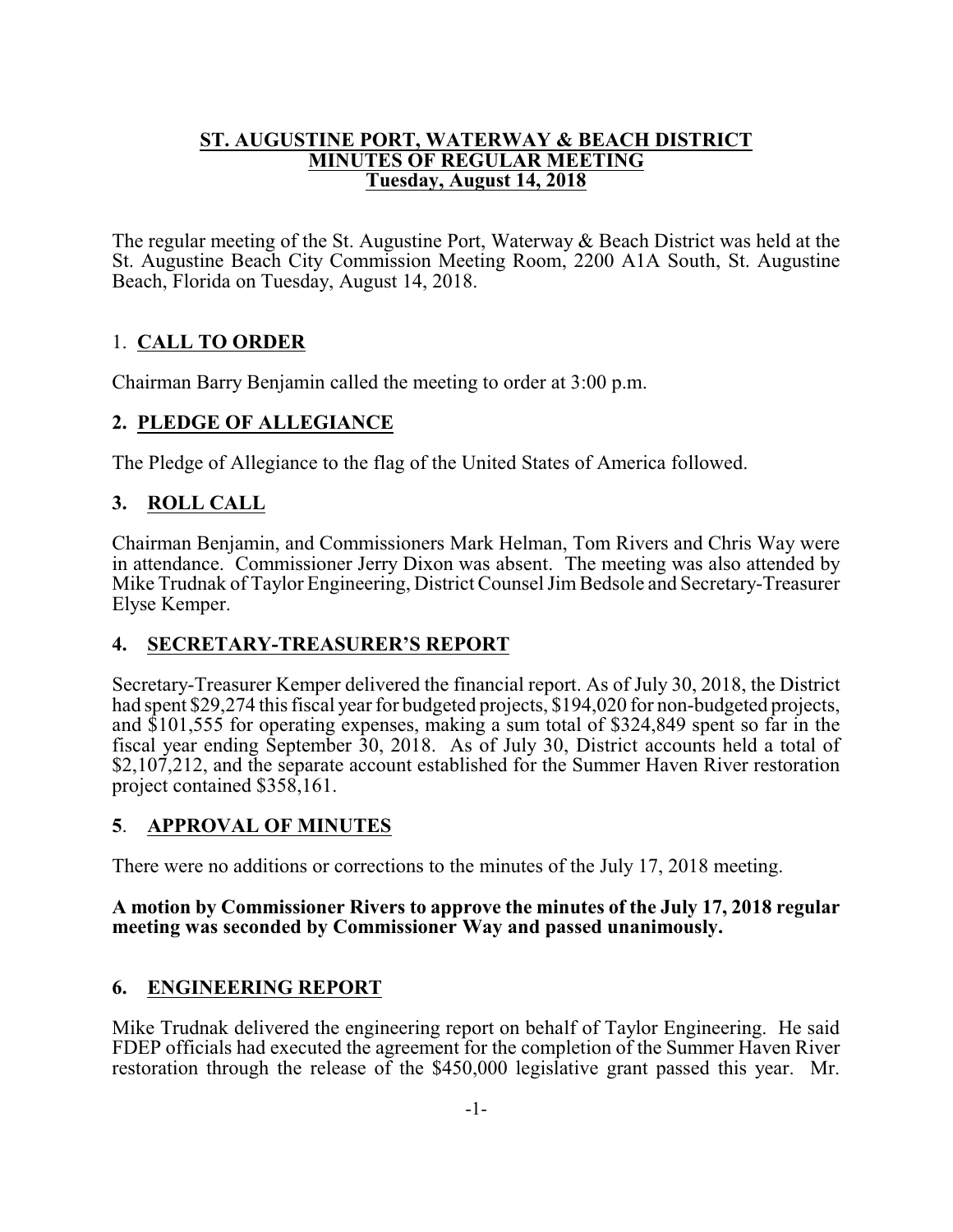Trudnak also provided the board with a revised scope of services for Taylor through the end of the Summer Haven River project for a fee of \$45,000.00 as previously agreed to by the board.

#### **7. OLD BUSINESS**

#### **Fiscal Year 2018-2019 Millage and Budget**

Secretary-Treasurer Kemper discussed the effect of using last year's millage rate and projected the rate will create a gross tax revenue of \$526,000 which, after operating expenses, will yield net funds of \$397,000 available for projects. A discussion then took place regarding the various projects board members favor and the amount of estimated operating expenses. The board also discussed possible line itemsincluding derelict vessels, marine law enforcement overtime and equipment.

**Chairman Benjamin made a motion to list St. Johns County Sheriff's Department Overtime as a twenty-thousand dollar (\$20,000) allocation in next year's budget, and pay for marine law enforcement equipment requests, if any, from the "unspecified marine projects" fund. The motion was seconded by Commissioner Way and passed unanimously.**

In response to questions from Commissioner Rivers, Ms. Kemper said the proposed budget contains \$25,000 within "unspecified marine projects" for sea oats for St. Augustine Beach and \$12,335 for St. Johns County Sheriff's Office marine electronics. Jim Piggott, City of St. Augustine, said two dredging projects next year will require \$100,000 in matching funds from the District, and that another \$100,000 may possibly be needed for the city's seawall connectivity project on the bayfront.

Commissioner Helman said he was taking over the map project at the request of Commissioner Dixon and that he wanted the allocation of \$30,000 for that item to remain in next year's budget. A concensus of the board agreed with Commissioner Helman.

Wil Smith, St. Johns County Parks and Recreation Director, discussed projects planned by the county for next year including artificial reefs, possible changes for local boat ramps, commercial use of the Vilano Floating Dock, and the need to create revenue to maintain the county's marine access facilities, generally.

As to artificial reefs, Mr. Smith stressed that the county's FDEP permit for adding material to artificial reefs will expire next year and that the airport is planning to expand onto the property where the concrete for reefs is stored. After a discussion, the board tentatively agreed to place \$25,000 in next year's budget for moving a portion of the concrete to artificial reefs.

All commissioners joined in a discussion of ways to increase revenue for County marine facilities. Mr. Smith said the county board favors user fees for boat ramps because so many boaters are from out of the county. The county also wants to charge for commercial use of the Vilano Floating Dock by water taxis, but needs the District's consent to do so. Commissioner Rivers said the use should be allowed, as they already do it, anyway. Vice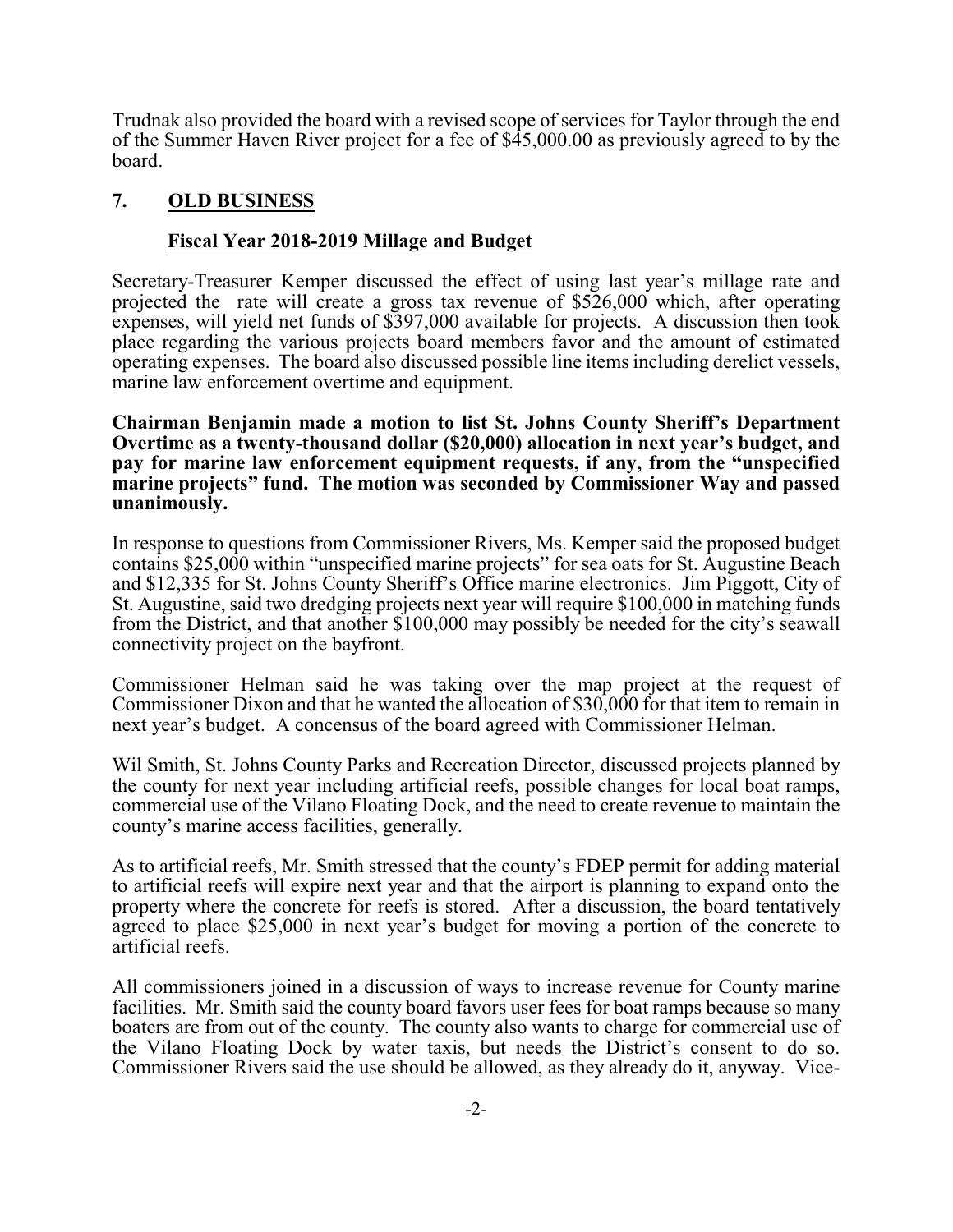Chairman Helman said use of the dock should be allowed for taxis, but not for tour boats because tours do not alleviate traffic downtown, whereas water taxis possibly could.

Commissioner Way discussed his experiences at busy boat ramps in other counties where there was a user fee and traffic directors on site for ramp users. He said the system works efficiently, raises money, and allows for the maximum number of users during peak periods. Mr. Smith said the county wants to avoid hiring staff for boat ramps and is looking at parking kiosks combined with the honor system for slow periods.

As tentative budget line items, the board agreed to list the following: St. Johns County Sheriff's Office overtime \$20,000; COSA PD/FD overtime \$11,000; artificial reefs \$25,000; derelict boats 0.00; navigation aids \$10,000; maps \$30,000; unspecified projects \$201,000 (including St. Johns CountySheriff's Office electronics \$12,335 and SAB sea oats \$25,000); and, dredging \$100,000.

## **8. NEW BUSINESS: NONE**

# **9. GOVERNMENT REPRESENTATIVE COMMENTS:**

Jim Piggott, Director of General Services, City of St. Augustine, announced a ribbon cutting ceremony for the City Marina dock repairs and the connectivity project will be at 9:00 a.m. on September 2, 2018. Commissioner Helman asked whether these projects would include a turning basin within the City Marina. Mr. Piggott said they would not. Mr. Piggott added that the top of the new bayfront seawall will be 7.1 feet above sea level.

Cpl. Josh Underwood, St. Johns County Sheriff's Office Marine Unit, said his agency spent 164 officer hours on the water last month, responded to 58 calls, performed 15 inspections and assisted in another 4, issued 22 warnings, 4 citations for equipment, one citation for a resoource violation, and engaged in training with the Coast Guard for commercial vessel stops.

Lt. Steve Zukowski, together with Officers Harris and Miller, FWC, reported that no new speed zone markers will be available for local bridges until September. He also reported a fatal boating accident in Flagler County where a disabled occupant was left alone in a boat and fell overboard and drowned. Another accident happened beneath the S.R. 312 Bridge when a boat overtook a slower vessel and hit it, causing property damage.

Officer Harris said the red snapper weekend season was very crowded and resulted in a number of BUIs and other alcohol-related arrests.

Officer Miller said he participated in a dive byFWC officers on several sunken vessels south of the S.R. 312 Bridge. He said all of the vessels were too broken up to move and that the only hazard to navigation appeared to be the mast of a sailboat too near the surface. He said the mast will need to be removed.